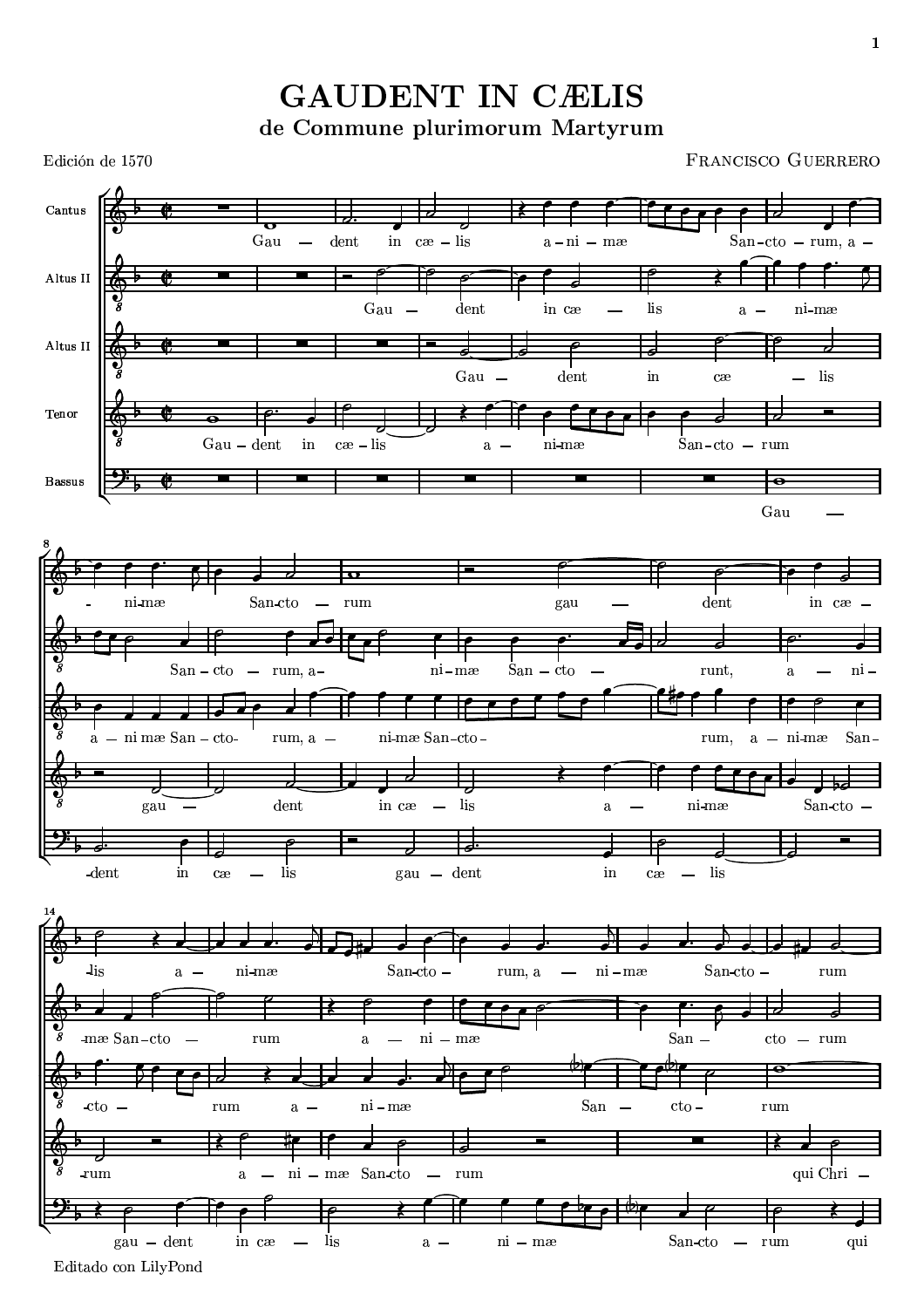





/U032 <sup>u</sup>07 4798 2 v53780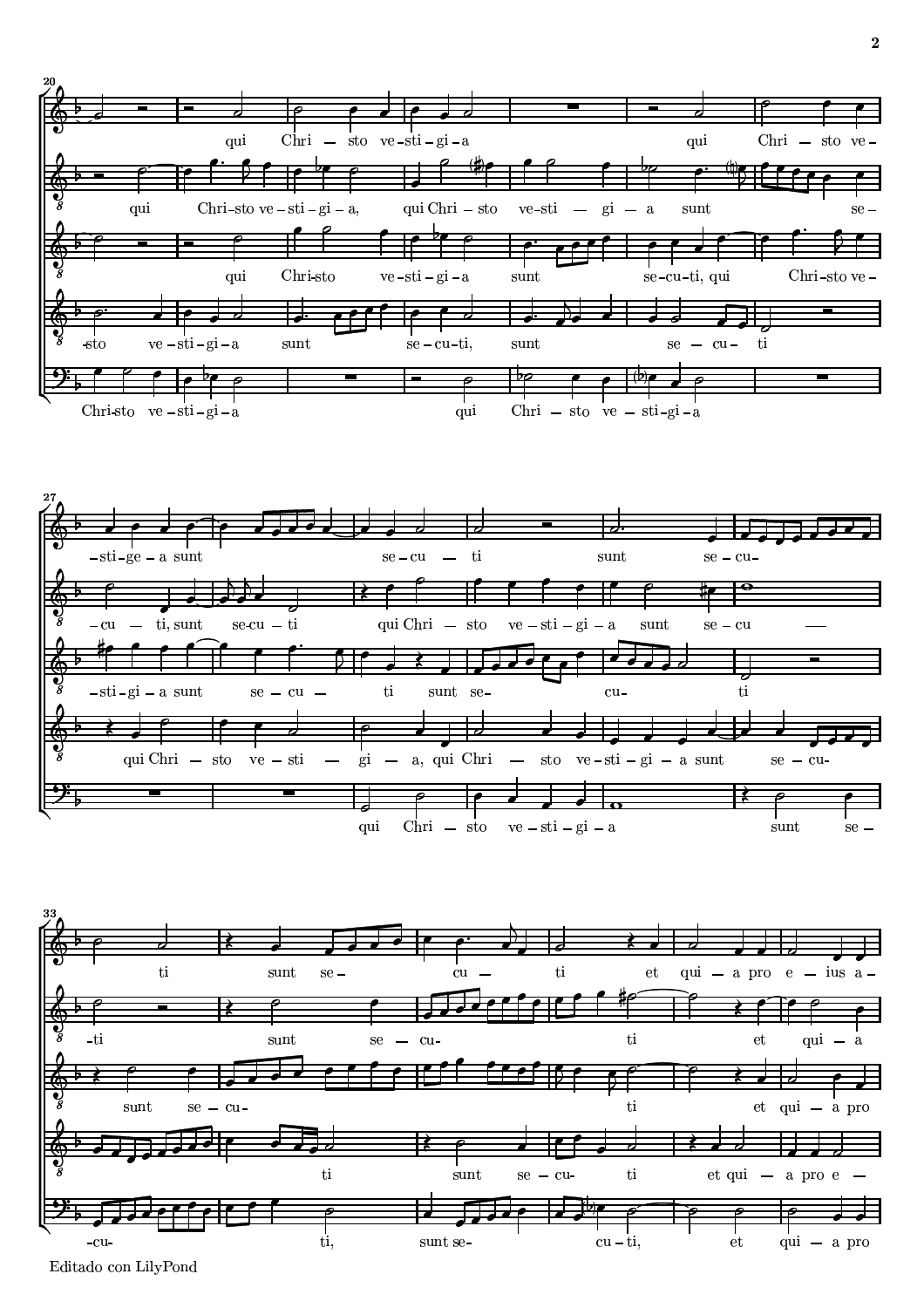





Editado con LilyPond